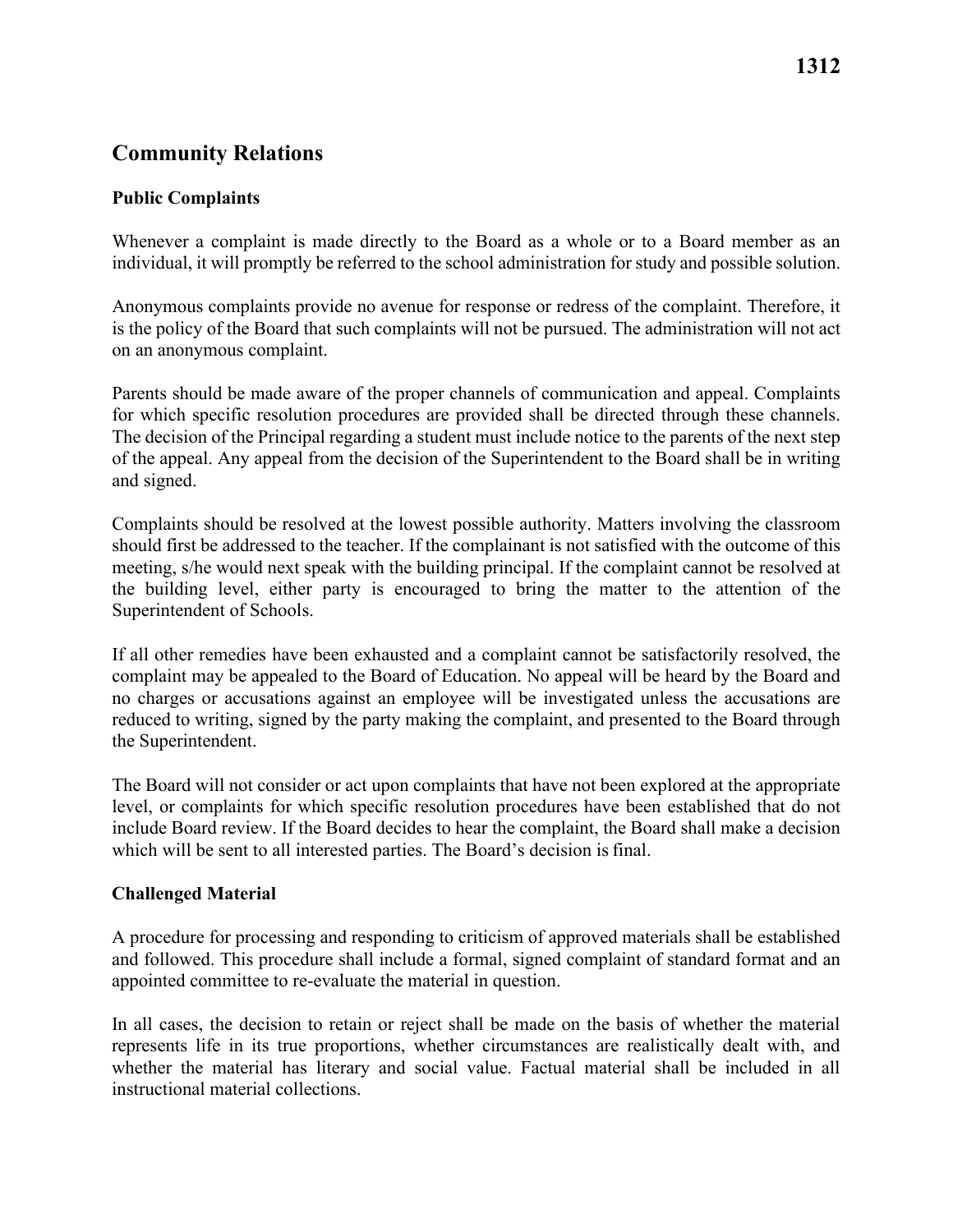### **Community Relations**

#### **Public Complaints**

 (cf. 5145.2 - Freedom of Speech/Expression) (cf. 1220 - Citizens' Advisory Committees) (cf. 6144 - Controversial Issues) (cf. 6161 - Equipment, Books, Materials: Provision/Selection)

Legal Reference: Connecticut General Statutes *Keyishian v. Board of Regents* 385 U.S. 589, 603 (1967) *President's Council, District 25 v. Community School Board No. 25* 457 F.2d 289(1972), cert. denied 409 U.S. 998 (1976) *Minarcini v. Strongsville City School District, 541 F. 2d 577(6<sup>th</sup> Cir. 1976) Board of Education, Island Trees Union Free School District No. 26 v. Pico,* 457 U.S. 853(1982).

> Academic Freedom Policy (adopted by Connecticut State Board of Education, 9/9/81)

Policy revised: June 4, 2018

Policy revised: August 6, 2007

Policy adopted: January 4, 1993 REGIONAL SCHOOL DISTRICT NO. 14 Policy revised: December 19, 2005 Bethlehem and Woodbury, Connecticut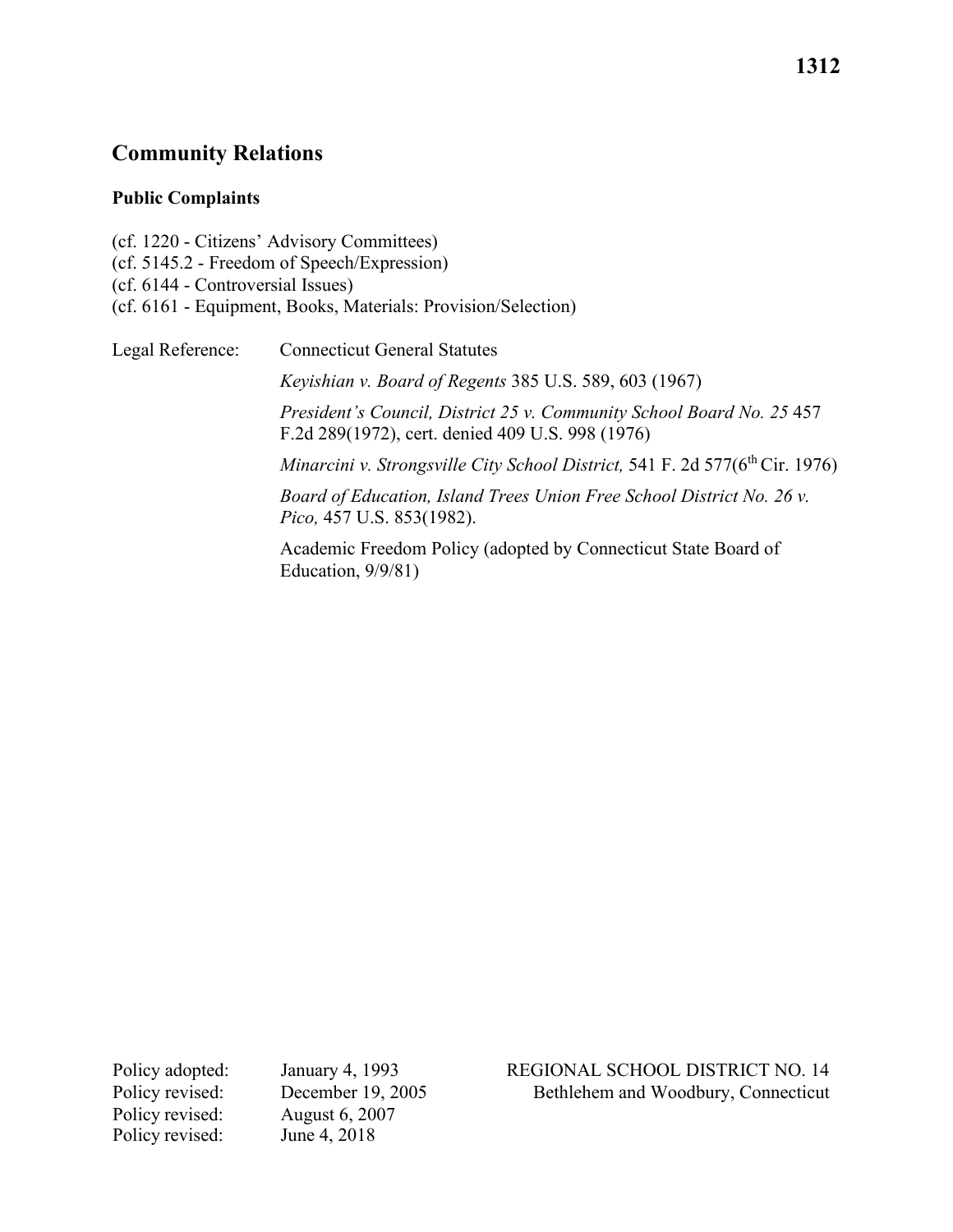# **REQUEST FOR RE-EVALUATION OF MATERIALS**

|        | Initiated by (Name) https://www.acceleration.com/                                                                                                                                                                                                                                                                                       |  |  |
|--------|-----------------------------------------------------------------------------------------------------------------------------------------------------------------------------------------------------------------------------------------------------------------------------------------------------------------------------------------|--|--|
|        |                                                                                                                                                                                                                                                                                                                                         |  |  |
|        | Group Affiliation (if any) Sharehold School and School and School and School and School and School and School and School and School and School and School and School and School and School and School and School and School an                                                                                                          |  |  |
|        | Have you discussed your objections with the principal, librarian, or a teacher? $\Box$ Yes<br>$\Box$ No                                                                                                                                                                                                                                 |  |  |
|        | Please list staff members with whom you have spoked _____________________________                                                                                                                                                                                                                                                       |  |  |
|        | ,我们也不能会有一个人的事情。""我们的人,我们也不能会有一个人的人,我们也不能会有一个人的人,我们也不能会有一个人的人。""我们的人,我们也不能会有一个人的人,<br><b>Material in Question</b>                                                                                                                                                                                                                        |  |  |
|        |                                                                                                                                                                                                                                                                                                                                         |  |  |
|        |                                                                                                                                                                                                                                                                                                                                         |  |  |
| Format | $\Box$ Book<br>$\Box$ Periodical<br>$\Box$ CD/DVD<br>$\Box$ Film                                                                                                                                                                                                                                                                        |  |  |
|        | Other (specify)<br><u>Other</u> (specify)                                                                                                                                                                                                                                                                                               |  |  |
|        |                                                                                                                                                                                                                                                                                                                                         |  |  |
|        | Please respond to the following questions. If you need more space, please attach additional pages.                                                                                                                                                                                                                                      |  |  |
| 1.     | Did you read/hear/view/examine the entire work? $\Box$ Yes<br>$\Box$ No                                                                                                                                                                                                                                                                 |  |  |
| 2.     |                                                                                                                                                                                                                                                                                                                                         |  |  |
| 3.     | Specifically, what part of the work did you find objectionable? (Please cite specific passages,<br>pages, sections, etc.)<br><u>example</u> and the section of the section of the section of the section of the section of the section of the section of the section of the section of the section of the section of the section of the |  |  |
| 4.     | <u> 1989 - Johann Stoff, amerikansk politiker (* 1908)</u><br>For what age group(s) would you recommend this material? _______________________                                                                                                                                                                                          |  |  |
| 5.     | Have you read our district's Material Satisfaction Policy? $\square$ Yes $\square$ No                                                                                                                                                                                                                                                   |  |  |
| 6.     | What do you believe is the theme or purpose of the work?                                                                                                                                                                                                                                                                                |  |  |
|        |                                                                                                                                                                                                                                                                                                                                         |  |  |